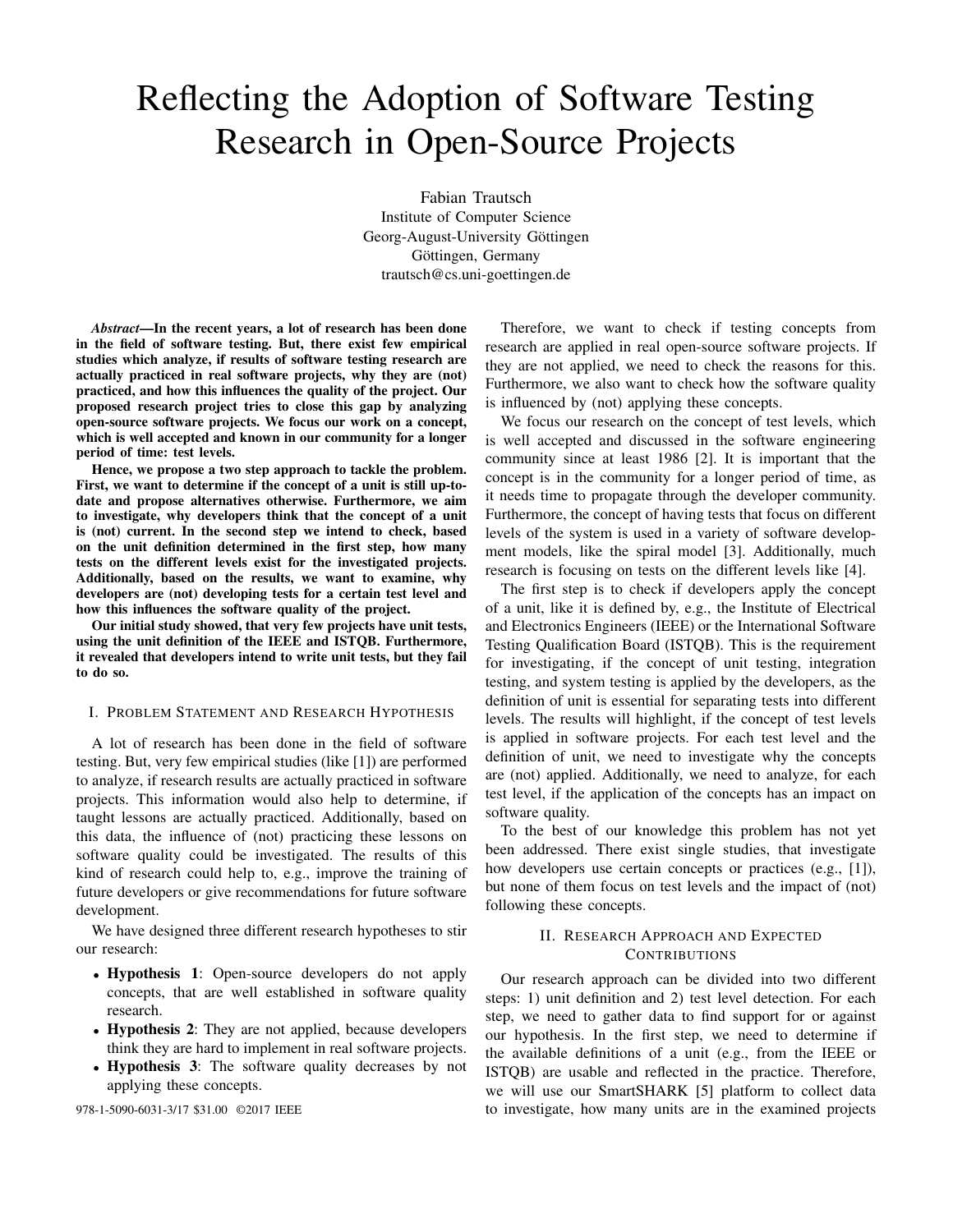based on available definitions and compare this with self-made definitions. One approach to create these definitions, is to look at the commit behavior of developers and apply an association rule mining algorithm to find files which are often changed together [6]. This would indicate, which files might form a unit. Another approach that we want to test is to use techniques from the field of social network analysis to detect communities within a software project [7], which might give hints on the separation into units. But this is in an early stage of research. This step is planned to be evaluated by a user study, where we ask developers to look at our results and choose the one, which has detected the units of the system best (i.e., IEEE, ISTQB, or own definition of unit) and why the others do not fit.

After we have found a good working definition of the concept of an unit, we will use our SmartSHARK platform to mine data from software projects. This data is used to categorize tests of the projects, using the unit definition found in step 1, into different test levels. Hence, we will analyze how many unit tests, integration tests, or system tests the project really possess and also how the number of tests in the different levels have evolved over time during the project. Furthermore, we want to find support for or against hypothesis 3. Hence, we plan to correlate the results of step 2 with, e.g., the software quality of the project measured by the number of issues over time. Additionally, we aim to investigate the fault detecting capabilities of tests on the different levels. The results of this investigation can give us hints regarding the importance of unit tests, integration tests, and system tests in respect to software quality.

The evaluation of our results will be achieved by performing another user study. In this study, we want to confront the developers with our results. This way, we can determine why developers have developed a test for a specific test level and compare it with their intention. The intention of the developers of writing a test for a certain test level can be mined from the project data (e.g., commit message or separation of tests of the projects into specific folders).

Our expected contributions are as follows:

- an update of the current definition of a unit
- an in-depth analysis of the usage of unit tests, integration tests, and system tests in open-source software projects
- an in-depth analysis of the reasons for (not) unit tests, integration tests, and/or system tests in open-source software projects
- an in-depth analysis of the impact of performing unit testing, integration testing, system testing

#### III. DISSEMINATION PLAN

Our initial study was already accepted on the ICST 2017 [8]. Furthermore, we plan to publish the results of each of the steps explained in Section IIResearch Approach and Expected Contributionssection.2, as the results will extend the existing body of knowledge in the field of software testing. Additionally, other researchers might profit from the results, as it is

interesting to see, if research results are actually applied in practice and what the outcome is if they are not practiced.

Furthermore, we plan to publish all our tools (as opensource) and data sets, and make them publicly available in a reusable manner, such that all studies can be replicated. This can also help new researchers in the field to start with their research, as they can reuse, e.g., our data collection tools.

## IV. STATE OF THE RESEARCH

We already had a first look at open-source Python projects [8] to examine, if they use unit tests at all. For this, we used the definitions of the IEEE and the ISTQB for an unit. We analyzed data from over 70K revisions of 10 different python projects and calculated the actual number of unit tests (based on the definitions). Furthermore, we compared this number with the expected number of unit tests, as inferred from the intentions of the developers. Additionally, we investigated the mocking behavior of the developers and its influence on the calculated numbers together with the evolution of the number of unit tests.

Our paper presents five results: 1) developers believe that they develop more unit tests than they actually do, 2) most of the examined projects have a very small amount of unit tests, 3) developers use mocking frameworks, but the usage does not influence the number of unit tests, 4) we detected four different patters of the evolution of the number of unit tests, and 5) the used unit test definition influences the results.

Currently, we are working on the improvement of our data collection tools and want to publish them in a re-usable manner. First tools are already published on GitHub [9]. Furthermore, we plan to redo our study with projects that use another programming language (e.g., Java). Afterwards, the next step is, as explained in Section IIResearch Approach and Expected Contributionssection.2, the creation and evaluation of new definitions of the term unit.

#### ACKNOWLEDGMENTS

I would like to thank my supervisor Jens Grabowski for his support and fruitful comments.

#### **REFERENCES**

- [1] P. Runeson, "A survey of unit testing practices," *IEEE software*, vol. 23, no. 4, pp. 22–29, 2006.
- [2] P. Rook, "Controlling software projects," *Software Engineering Journal*, vol. 1, no. 1, p. 7, 1986.
- [3] B. W. Boehm, "A spiral model of software development and enhancement," *Computer*, vol. 21, no. 5, pp. 61–72, 1988.
- [4] G. Meszaros, *xUnit test patterns: Refactoring test code*. Pearson Education, 2007.
- [5] F. Trautsch, S. Herbold, P. Makedonski, and J. Grabowski, "Adressing problems with external validity of repository mining studies through a smart data platform," in *Proceedings of the 13th International Workshop on Mining Software Repositories*. ACM, 2016, pp. 97–108.
- [6] A. T. Ying, G. C. Murphy, R. Ng, and M. C. Chu-Carroll, "Predicting source code changes by mining change history," *IEEE transactions on Software Engineering*, vol. 30, no. 9, pp. 574–586, 2004.
- [7] M. E. Newman, "Modularity and community structure in networks," *Proceedings of the national academy of sciences*, vol. 103, no. 23, pp. 8577–8582, 2006.